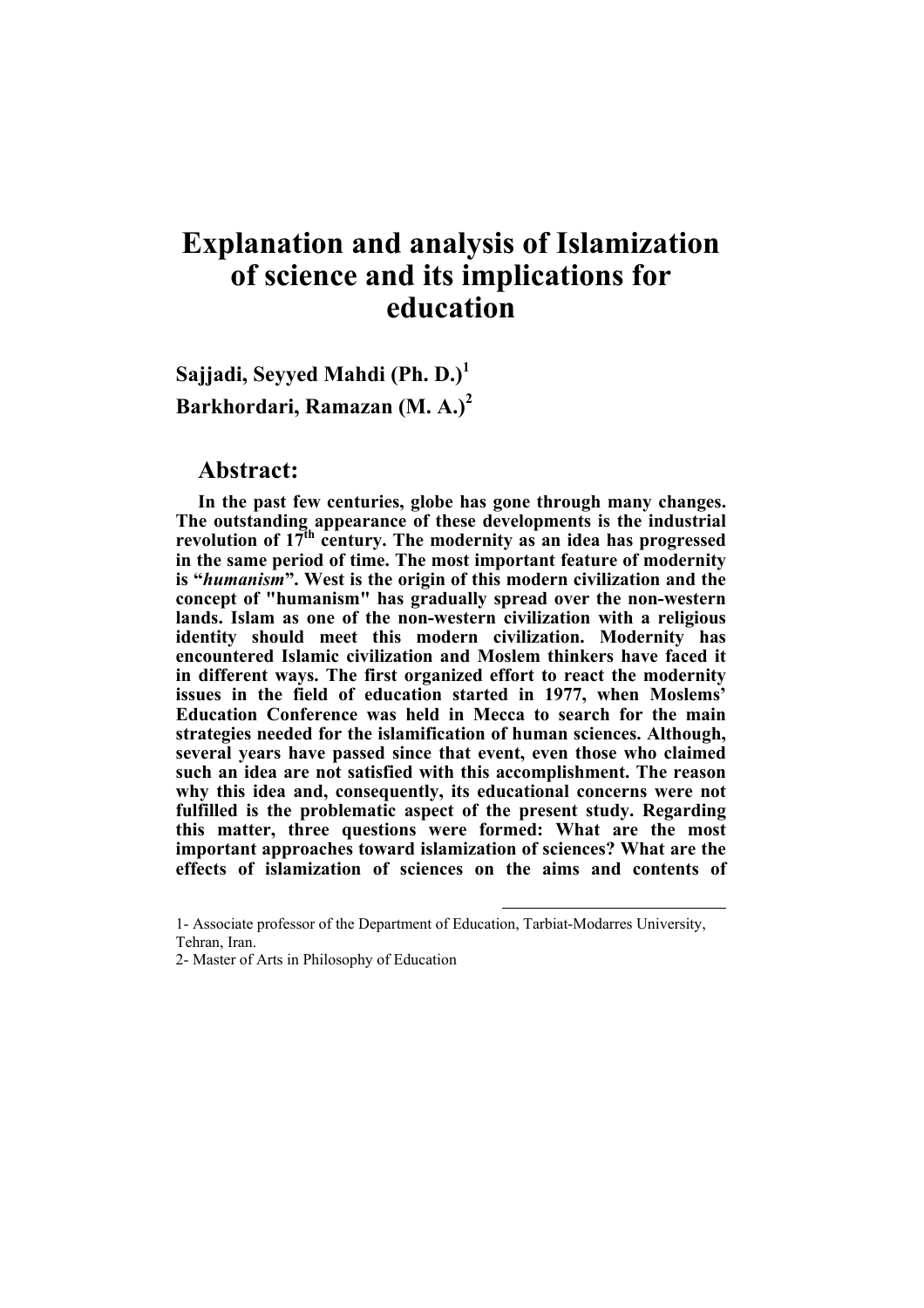**126 Explanation and analysis of Islamization of science and …**

**education? What are the main obstacles of the desired fulfillment of islamization of sciences and education? In this article, the study of educational implication of islamization of sciences, and also respond to above questions, is set forth.** 

**Keywords: Islamization of Sciences, Islamic civilization, Western civilization, Islamic Education; Processes of Sciences Islamization** 

#### **Introduction**

The beginning of the increasing changes that the human being is witnessing today goes back to the industrial revolutions of the nineteenth century. According to "Fredrick Myer" in the book "The history of educational thoughts", there have been clear scientific advancements in the past three centuries; but science is not enough. What we also need is real morality and true spirituality. Only when science is used in the path of improving the human being's existence and only when education, philosophy, and religion are united, will new periods for mankind rise (Myer, 1995).

While providing positive solutions for human (such as rationality & open-mindedness), today, when "modernity" and accordingly modernism are criticized, the fair judges also consider its myriad shortages and not-enough-supplies such as unreasonable and excessive claims. Various non-Western civilizations responded in different ways to modern Western civilization. By necessity, the Islamic civilization, which was considered one of these non-Western civilizations also had to face the most important aspect of modern thought – meaning "modern science" - which had a secular characteristic. Some of the religious thinkers in the world of Islam have had the distinction that in order to modify the critical status of the Islamic civilization, Islamization of this "secular science" should be performed (Al-etas, 1995) and that the education system also is the most important element in the thought for "Islamization of Science". As a result, the taking place of such thought will have results and influences for the education system. Studying the thought or thoughts for "Islamization of science" and clarifying its implications on the educational goals and content, as well as the possible obstacles for achievement of the above thoughts are subjects, which will be investigated in the present article.

# **The background on the issue of religious science**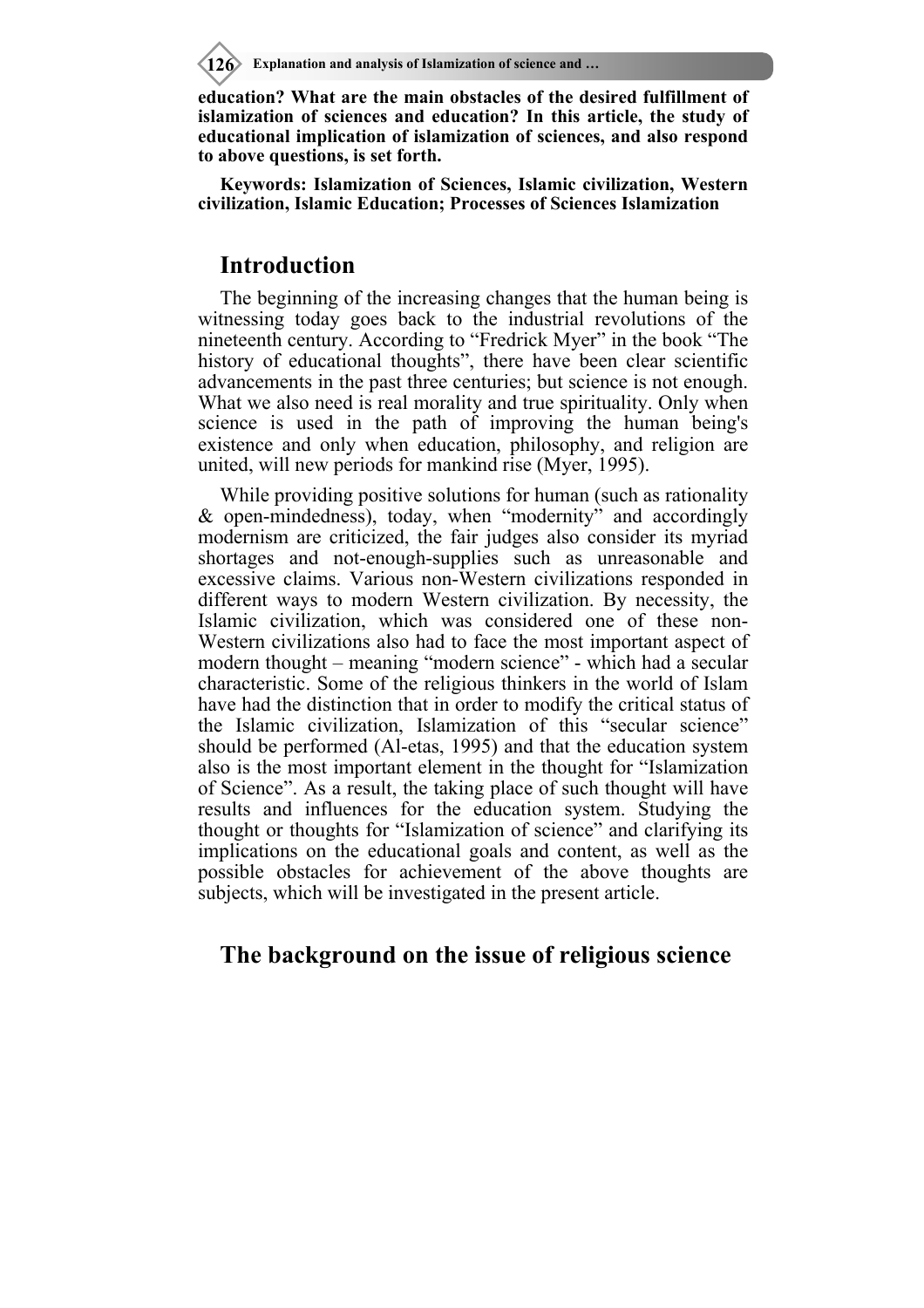In his book "Science and Religious", Barbur (1990) investigates the historical evolution of the important relationships the scientists have had between their experimental findings about nature and the quality of relationship with the topic of religion. Although this research considers the subjects of science and religion separate, by investigating various viewpoints in the field of relationship between science and religion (be it conflict, combination and dialogue, absolute differentiation) it considers common issues in the attitude method and their goal. In his book "The identity of religious science", Bagheri (1993) believes that in order to reach an acceptable result in the field of religious science, we would need deep deliberation and thought that is far from prejudice. He believes that for this type of thinking, we should first deliberate on science itself and its essence or characteristics. In his article "holistic-view analysis and the establishment of Islamic education" Modud Rahman (1994) is trying to have an analysis of the components and elements that form Islamic education. He believes that the fact that education is pervasive is just like Islam and its start is not necessarily in school and is not after the ultimate goal of gaining an occupation and is rather a pervasive act. He believes that the structure of the Islamic society is consisted of components of: individual, family, mosque, social groups, and official organizations and believes that all components of the Islamic education system should be based on the pervasive system of religion of Islam (Rahman, 1999).

In his book "Islamization of knowledge: A Methodology", Emaddodin Khalil (1991) is trying to provide a methodology for his assumption and belief in the Islamization of knowledge. He states that the process of Islamization of knowledge happens in two levels – the theoretical level and the practical level. The theoretical level looks into explaining the fundamental aspects, motives, goals, and steps for the process of identity-establishing to these aspects in all branches of knowledge. The practical level requires an expanded range of material and tools which include all branches of human knowledge, fundamental or applied human sciences. The main goal is that these sciences be reshaped based on Islam's real viewpoint.

Salisu Shihou claims that: No civilization or world-view is capable enough to provide for peace and tranquility compared to Islam civilization and world-view and it is only Moslems who have the ability to solve the challenge of the contemporary human being (Usher, 1998). None of the stated issues in the contemporary period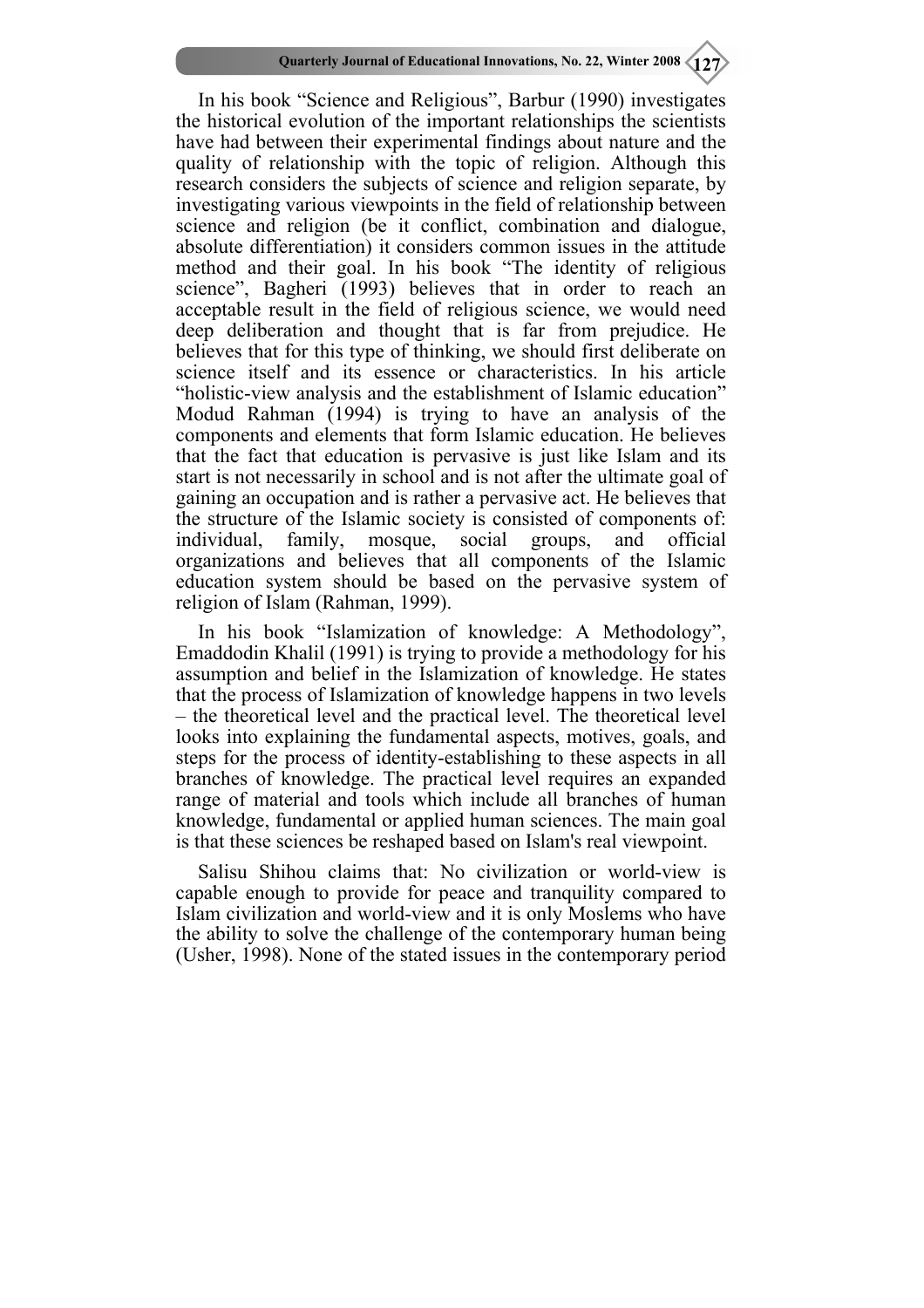**128 Explanation and analysis of Islamization of science and …**

have been more critical to the world of Islam than the question about modern science. The Moslem thinkers have faced the existence of "Modern Science" in different ways and this on its own has created a large range of Moslems Scientists' attitudes in this field. As well, Al-avani (1991) mentions the confrontation of modern Western civilization – whose main aspect is "science" with Islamic civilization titled "Thought Invasion".

### **Approaches of Islamization of Sciences**

It seems that the classifying of "Islamization of sciences" should be prepared and provided in a comprehensive way in order to reflect "religious science" in a clear way. Four main approaches can be mentioned with this regard: a- inferential approach, btraditionalistic approach, c- epistemologic approach, d- change of pre-assumptions approach.

The fundamental of inferential approach is that the Quranic text as the holy word includes and has already mentioned all sciences and expeditions that today's modern science has reached or is reaching through its researches in a general way. Intellectuals in the Islamic countries started efforts for matching Quranic verses with experimental-sciences and authored books under various titles. Seyyed Jamal and his students (such as Mohamed Abdeh) in Egypt, Seyyed Ahmad Khaan in India, Mohali Bazragarn, Pak-Nejad, and... in Iran, and Norousi in Turkey.

Traditionalistic approach reflects another one of the existing attitudes toward the issue of science in the world that has been offered and distributed by some scientists. One of the representatives of such attitude are Rene Gaenon, Feretof Shoan, and Seyyed Hassan Nasr (1991, 2001). These thinkers believe the modern science that has appeared in the West and eventually distributed to other parts of the world to be science that has found distance from its authenticity and roots and has gained a completely materialistic taste and has defined its identity and goal in a way that has no relation with holistic transcendent and meta-individual issues. There is no solution to the problems and difficulties that the contemporary human faces except for returning to the traditional scientific frameworks and foundations.

About the third approach, perhaps it can be said that the approach which talks of paradigm change and replacement of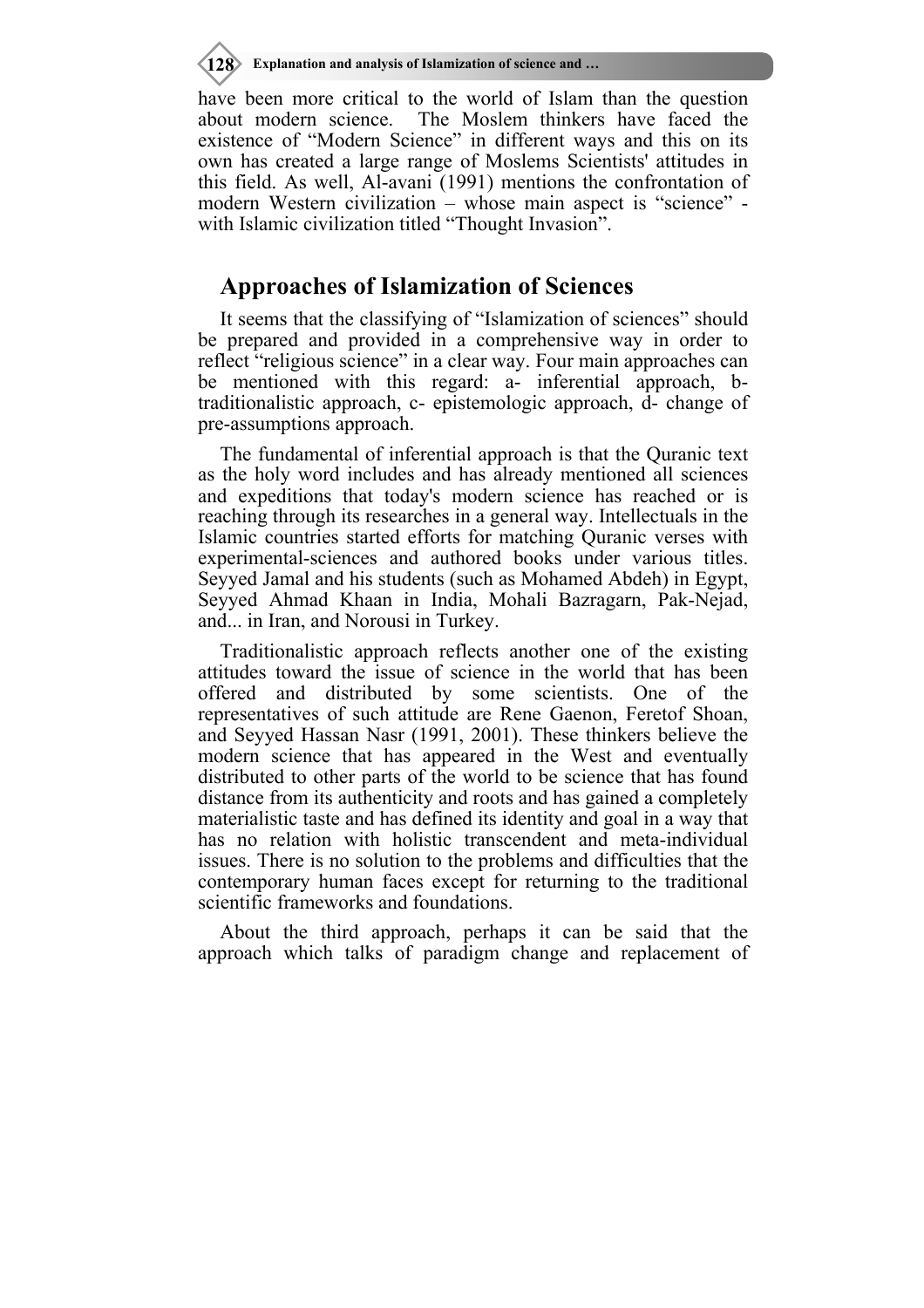Islamic values in science also talks of "Islamization of knowledge. The conference which took place in 1977 in city of Mecca also ponders on this change in paradigm and existing challenges in Moslem's education. Emad-Od-Dinn Khalil (1991) also believes that the Islamization process of knowledge happens in two stages of theory and practice which is placed in the mentioned above field.

The supporters of the approach to change the pre-assumptions, believe that the values the person has consciously or unconsciously accepted and carries, effect the entire scientific research process. This attitude has been reflected in the works of philosophers in "after positivism" such as Kohen and Firaband and others. The suggestion for renovating science and establishing "religious science", which has been reflected in works by scientists such as Bagheri and Golshani shows understanding of the modern science philosophy. In their opinion the history of science is showing that a portion of the pre-assumptions and metaphysical fundamentals have an important role in bringing up a set of theories – sciences that have been constructed and developed in the West contain the culture and history of that specific land and has its own special preassumptions. Now if we are able to develop pre-assumptions that are raised from "religion" in the process of scientific research, we have developed "religious science" (Bagheri, 1993, Golshani, 2000).

Table1. compares the various "Islamization of Sciences" approaches.

Approaches of Islamization of Sciences The main concepts of the approaches

Inferentialistic Approach Text of Quran as the holy word includes all sciences and expeditions that today's modern science has reached. As a result Quran is looked at as an encyclopedia

Traditionalistic Approach Placing the findings of the modern science in the frame of traditional science. Making the traditional sciences such as medicine and farming and ... live once more; Knowledge has hierarchical structure

Approach of Change in Paradigm Change in the current paradigm of philosophy of science with the help of Islamic ideas; Establishing epistemology system and methodological based on monotheism; refinement of modern sciences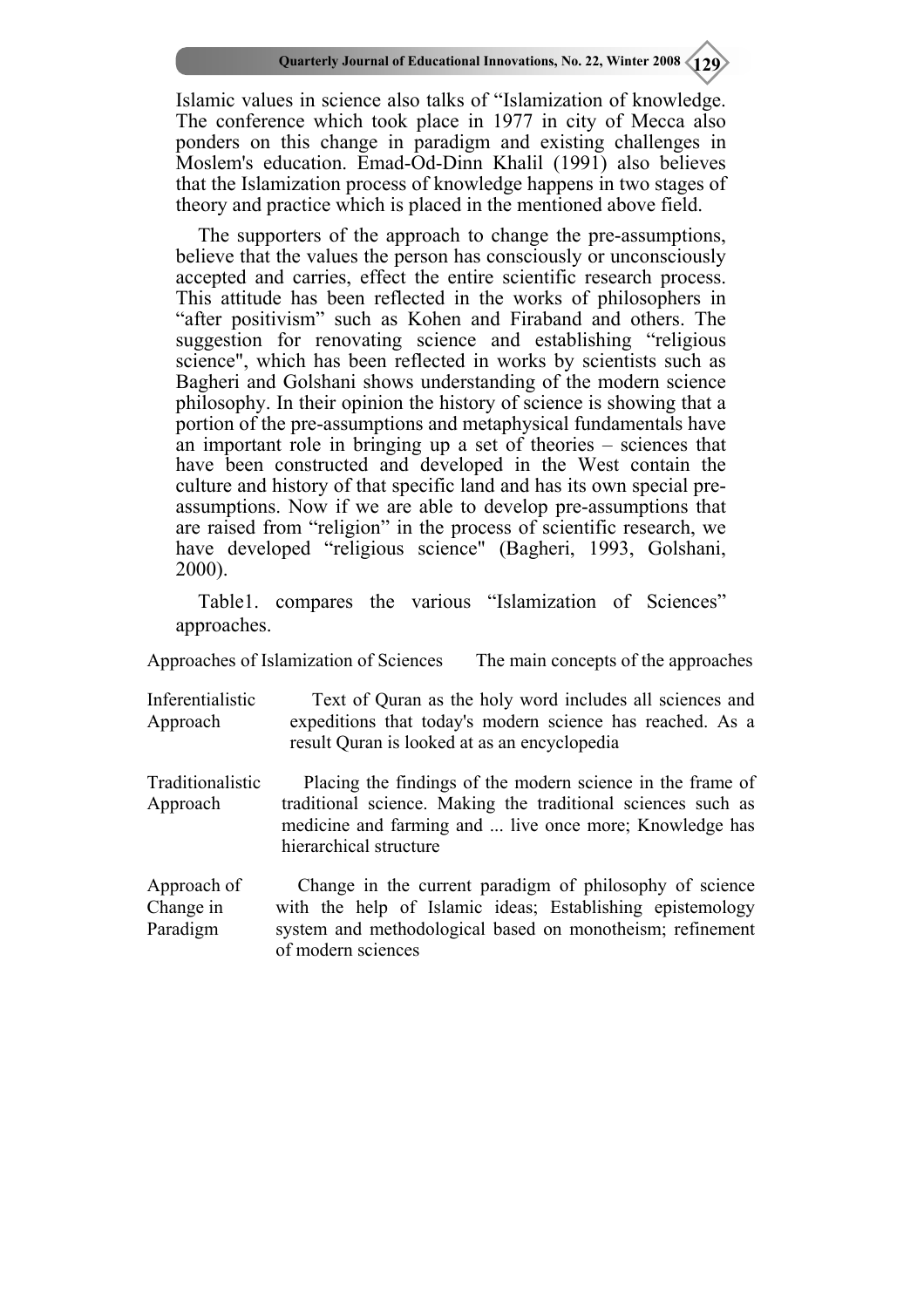Approach of Changing the Pre-Assumption

Religious understandings are considered the preassumptions of scientific research; The process of Islamic science Creation is exactly as that of contemporary science.

As mentioned before different sorts of criticisms about modernity and modern thought can be categorized into two main categories. The first type is consisted of those criticisms that have grown in the ground of Western civilization, which is the cradle for modern thought and science. And the second type is the series of criticisms that have come to existence in non-Western civilizations as places which have been influenced by the current of modern thought. Each of these two sets of thinking, which of course follow criticism methods with different goals, includes implications for the education system.

# **The standards of investigating the idea of Islamic education**

The requirement for "Islamic science" to become a reality and accordingly "Islamic education" to take place is that the three main aspects, which include religion, science, and education be together and have versatility.

1. With regards to science, it should be said that as a type of human knowledge, scientific knowledge should have a specific boundary and standard. There standards can be named for evaluating a scientific theory. Its agreement with the observations, internal relationship between its concepts, and comprehensiveness. (Barbour, 1990).

2. With regards to religion, what we mean is the levels and dimensions of religion. The great religions in the world have usually appeared in three stages: One stage includes the practices and rites. The second stage is related to an internal layer and ideas and beliefs. The third stage is a central nucleolus, which includes the religious experiences caused by the presence of human-being in front of the central divinity (God) (Shabestari, 1990).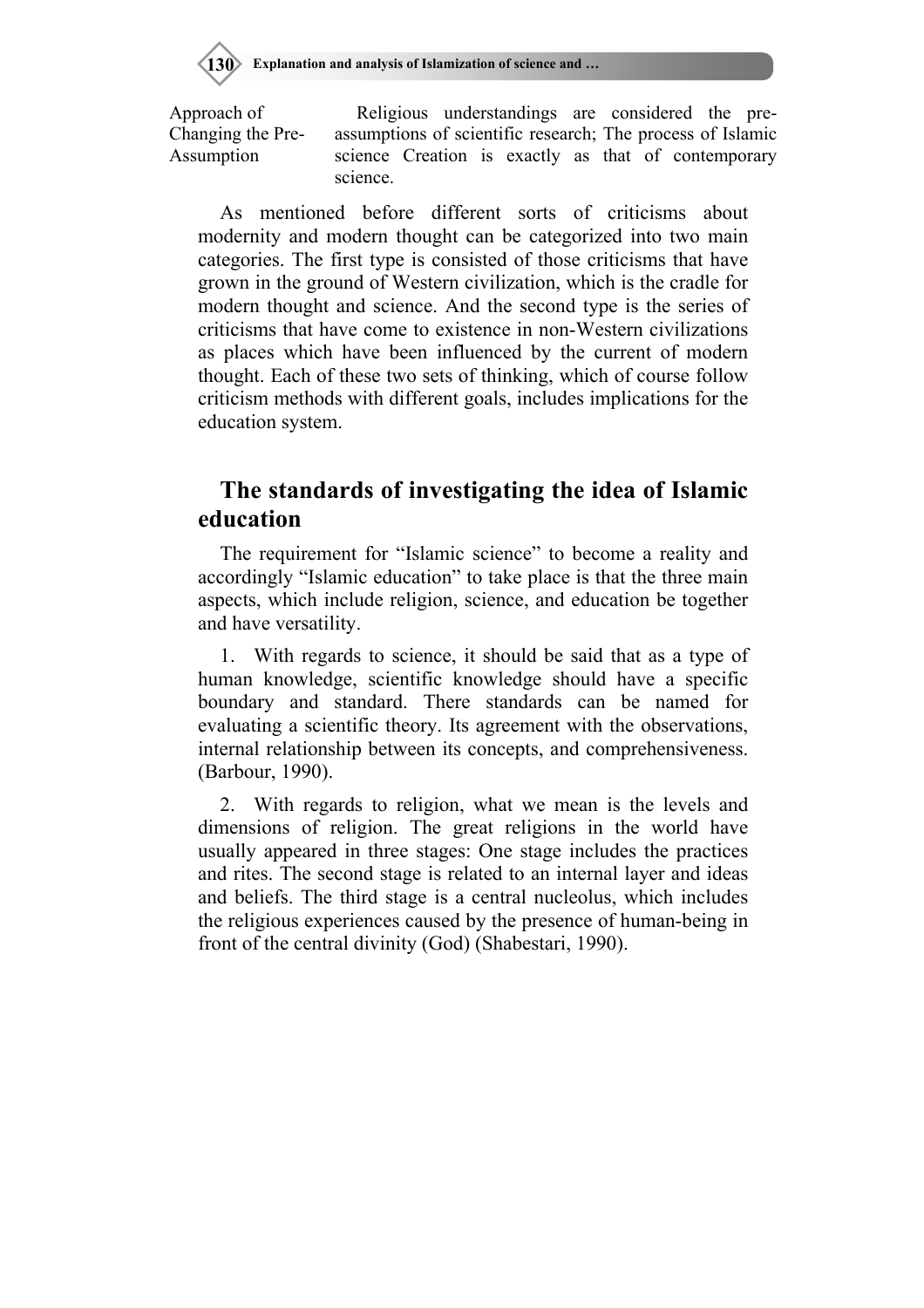With regards to education, two aspects can be considered. The first is the meaning of education. If the most important education concept is supposedly "change", do all changes necessarily have an educational aspect to them? (Winch, 1999). The concept of education involves four components of explanation, standard, internal movement, and criticism. Through these standards concept of education is differed from "what is thought to be education but really isn't" Pseudo-education which has three characteristics of habit, inculcation, and enforcement (Bagheri, 1990).

The second aspect is the subject-matter. In order for us to make relationship between what we are teach to the student (what they need to learn) and what the aim of the above teaching (the learning of the subject) is, we need to organize and systematize the teaching and the learning and call this organization and system the subjectmatter, Human-being requires to have some information about his surrounding things and it is necessary that this knowledge and information have a structured shape and organization. Table 2 shows the implications each of the approaches have for the goals and educational content.

Table 2. The implications of each of the approaches for the goals and educational content

Approaches for Orientation for designing of the Orientation for designing Islamization of Goal Sciences of the Content

| Inferential | Raising students who have a Exporting                                                                                            | samples of                                    |
|-------------|----------------------------------------------------------------------------------------------------------------------------------|-----------------------------------------------|
| Approach    | mind like an encyclopedia "scientific miracles" in                                                                               |                                               |
|             | toward religion and by Quran.                                                                                                    |                                               |
|             | considering the "text" think of Showing this fact in the themselves as needless of text and content that<br>scientific activity. | Quran includes all<br>knowledge at all times. |
|             |                                                                                                                                  |                                               |

Traditionalistic Establishing science based on Making the traditional Approach "traditional" metaphysic sciences such as faming, concepts. medicine, etc. live.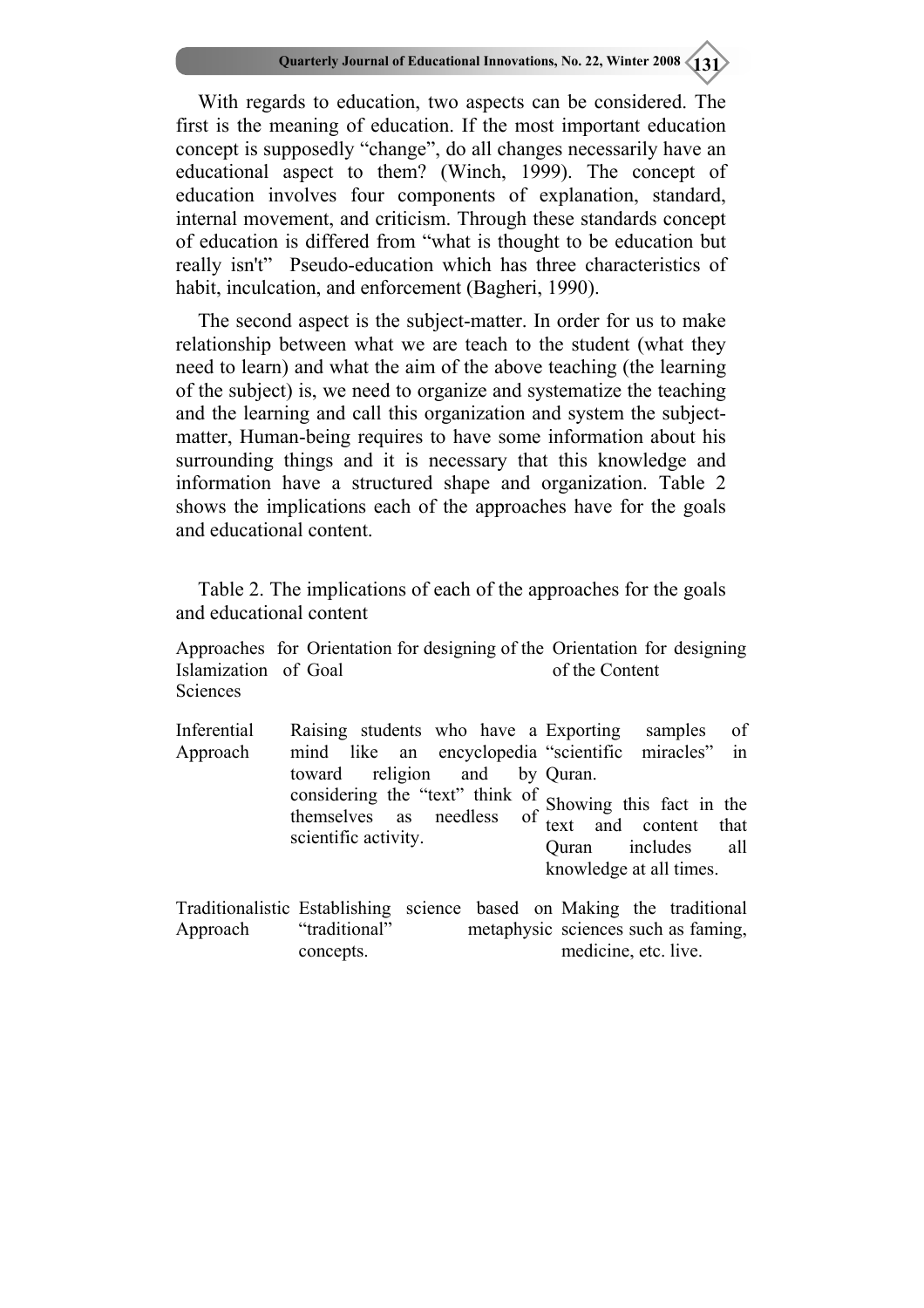

Placing modern sciences in the Preparing lesson majors traditional sciences framework. Raising students who are believes in the post-natural (metaphysic) concepts of traditional sciences. inspired by traditional sciences subjects and context.

Approach of Change in paradigms Paradigm The change in contemporary Selecting the best of the of philosophy of two science based on monotheistic traditional systems. modern and

> worldview Establishing Islamic research-with the same modern methodology for research in the topics and with Islamic fields of scientific activity. Preparing subject-matter refining attitude.

The joining of the two systems of modern and traditional education

| Approach of    | Religious understandings are Since this approach                                                                                             |                                                           |
|----------------|----------------------------------------------------------------------------------------------------------------------------------------------|-----------------------------------------------------------|
| Change in      | considered the pre-assumptions is currently stated<br>of scientific activities.                                                              | only as a theory,                                         |
| Pre-Assumption | Raising students that are familiar there has been no<br>with both scientific activity and<br>gathering the pre-assumptions<br>from religion. | approach with this<br>content developed<br>for education. |

# **The impact of Islamization of Sciences on Education**

With respect to the approaches that have been identified about the Islamization of sciences, the goal has not been to emphasize on the inner and holy aspect of religion in achieving the structuring of Islamization of sciences – just as some of the claimers of some of the approaches have mentioned. It seems that among the mentioned approaches, only approach has the apprehension to make live the holy and inner aspect of religion. This approach is the traditionalistic approach inferential approach seems to worry more about keeping the appearance of religion. The epistemologic approaches for change in paradigm consider the subject of change in the social life of the "Islamic nation" while considering the issue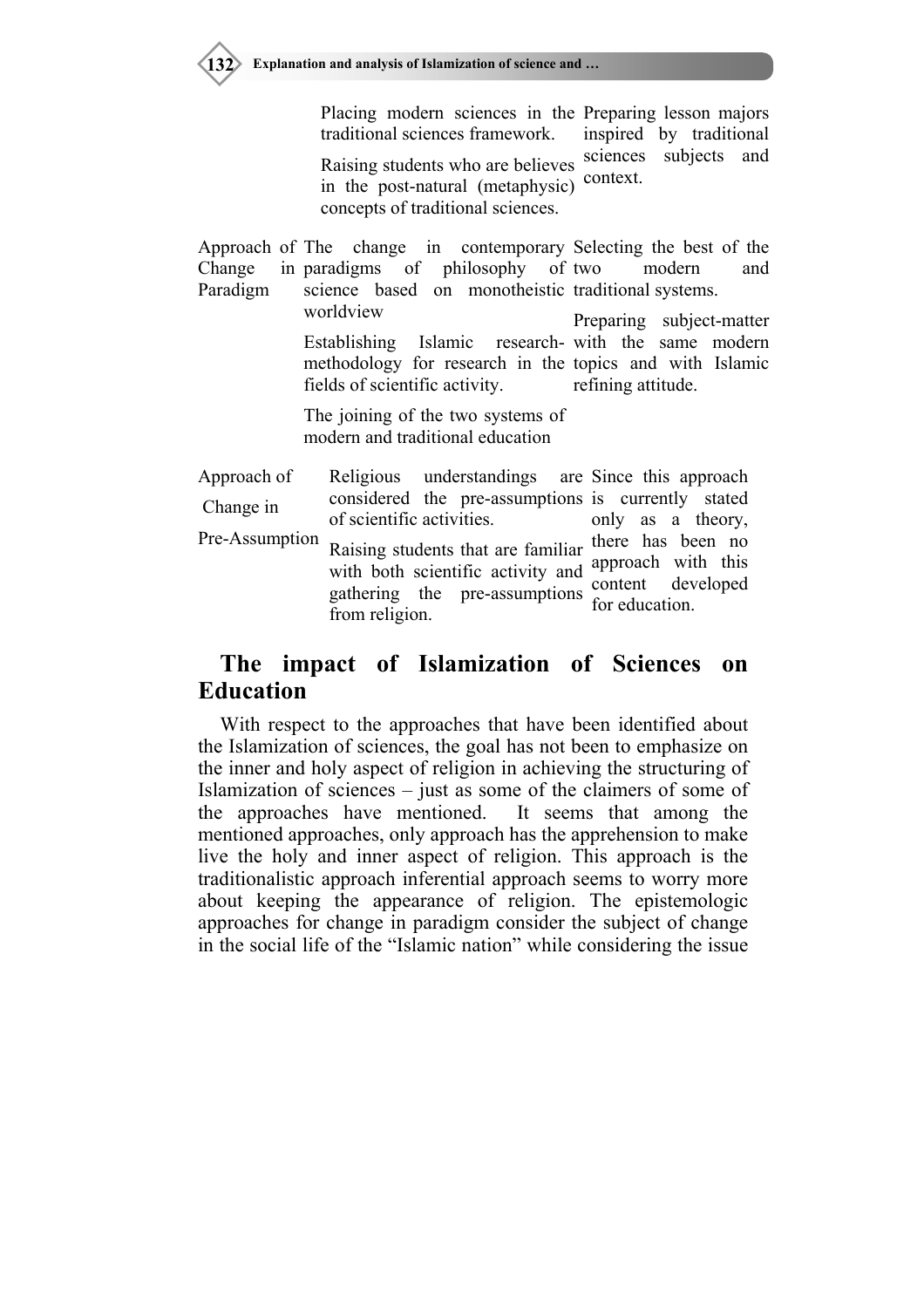of "scientific". The approach of change in paradigm strictly creates a "competitive model" and by establishing "religious science" does not consider making live the holy presence of science and religion.

Each of the approaches of Islamization of Sciences (inferential, traditionalistic, and epistemologic) are involved with a bunch of criticisms. These criticisms can be elaborated under three separate headings: a) Criticisms that have a "epistemology" aspect. b) Criticisms that have a "religious" orientation. c) Criticisms that have an "educational" orientation.

### **Conclusion**

With respect to the previous discussions, it can be concluded that from the very beginning of Moslem thinkers facing the modern Western thought, there has always been differences in the various ranges of thinking, although they have always agreed on one point. That point is, that all Moslem thinkers feel the necessity for change in the existing frames and on the other hand have put faith in keeping their beliefs. In the midst of this dualistic condition, there has sometimes been a condition of disproportionate thoughts (Ruznanin, 2002).

What seems to have caused the human-being trouble in today's world is not "science", but rather is scientism. What is seen in the contemporary world and accordingly in the education systems is the lack of true spirituality, which has caused numerous social crisis. (Stenberg, 1995). This of course is an issue that has also been in attention by the Western culture critics themselves, such that Huston Smith points out that "Cultural critics register damages that the modern secular world assumptions force us to accept "Disillusioned World" (Max Webber), "Empty Land" (T. S. Elliot), "sub-human" (Herbert Markuzeh) and others are the products of their criticisms about the lack of spiritualism in the modern Western civilization.

By taking advantage of its deep spiritual resources that are hidden in its internal layers, today, better than any other time in the past, can great cultures such as Islam communicate with human beings thirsty for meaning (Abu-Soleyman, 1999). The heart and the mind of students today should not be blocked by the creators of